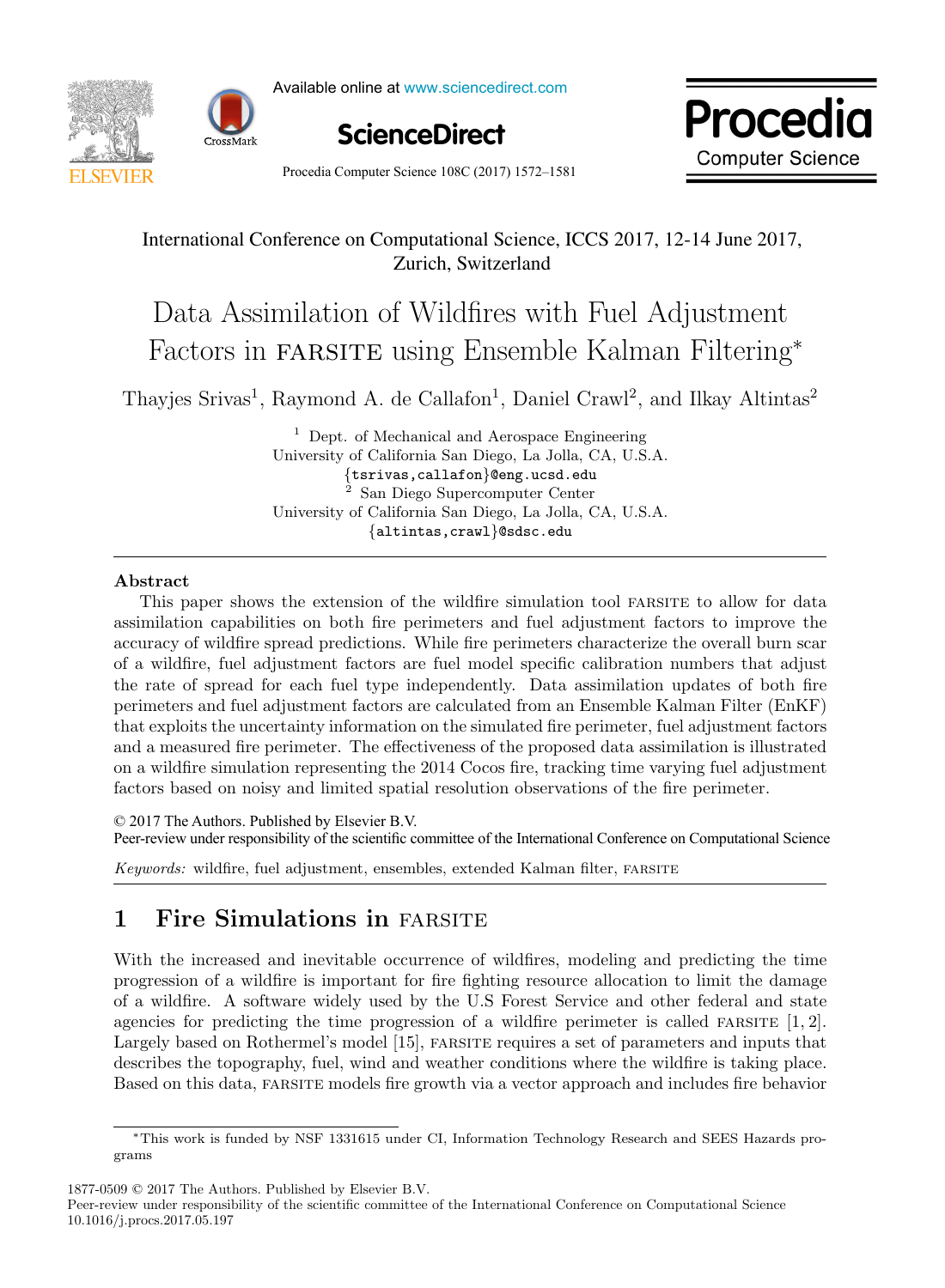models for surface fire spread [15], crown fire initiation [17], crown fire spread [18] and dead fuel moisture [19, 20].

Despite extensive fire related data collection, fire prediction via direct numerical simulation is imperiled by variability and uncertainty on the data needed to simulate the fire, along with the approximation and empirical modeling of fire spread. Corrections on the wildfire perimeter simulation by means of a data assimilation techniques that can incorporate (noisy) measurements of the actual wildfire perimeter is a promising technique to improve wildfire perimeter prediction. Data assimilation techniques can be found in various wildfire spread models other than FARSITE to improve wildfire perimeter prediction [3, 4]. Merging simulations and measurements of fire perimeters may use Monte Carlo methods [5] to allow for highly large-scale spatial-temporal simulations in a wildfire simulation. Fire spread models may have high dimensional states and include wildfire interaction with the atmosphere [6] where Tikhonov regularization is used to avoid nonphysical states. Some of the most recent data assimilation techniques for wildfire spread prediction [7, 8] rely on an Ensemble Kalman Filter (EnKF)  $[9-12]$  also seen in many earth science applications [13].

The use of an EnKF for FARSITE has shown that fire prediction can be improved significantly when intermittent measurements on the fire perimeter are available [14]. However, it has been recognized that farsite computations that occur over longer temporal scales may incorrectly predict wildfire spread due to the coarse nature of the spatial and temporal data used in the wildfire simulation  $[16]$ . On the other hand, fuel adjustment factors available in FARSITE can adjust the rate of spread for each fuel type independently, allowing compensations of errors and inaccuracy in fuel models, fuel moistures and improperly represented variability in local winds caused by the widlfire.

This paper shows that time varying fuel adjustment factors in farsite can be used effectively to fine-tune a fire simulation and address the aforementioned shortcomings. The fuel adjustment factor vector only has a finite dimension determined by the number of fuel models used during the fire simulation. It is shown that any subset of the fuel adjustment vector can be added to the state vector representing the fire perimeter, whereas data assimilation based on the EnKF can be used to update both the fire perimeters and fuel adjustment factors. The data assimilation presented in this paper shows on the basis of a case study of the 2014 Cocos fire in San Marcos, CA that the extra degree of freedom in the data assimilation of fuel adjustment factors greatly improves the accuracy of a fire spread prediction with FARSITE.

## 2 Forward Model for Wildfire Simulations

In light of the data assimilation techniques presented in this paper, FARSITE can be seen as a dedicated forward-prediction model of the fire perimeter  $\hat{x}_{k+1|k}$  of the form

$$
\hat{x}_{k+1|k} = f(\hat{x}_{k|k}, \theta, u_k, \alpha_k)
$$
\n<sup>(1)</sup>

in which a distinction is made between spatially varying, but time invarying, topography and fuel information denoted by a parameter  $\theta$ , temporal (and spatially varying) wind and weather data denoted by  $u_k$  and temporal fuel adjustment factors  $\alpha_k$ , where the subindex k refers to a integer time index. The notation  $\hat{x}_{k+1|k}$  is used to indicate the predicted fire perimeter at time step  $k+1$  based on the data available at time step k. The numerical computations in FARSITE represented by the mapping  $f(\cdot)$  in (1) is an implicit and high dimensional forward model.

It should be noted that both the "true" fire perimeter  $x_k$  and the fuel adjustment factors  $\alpha_k$  are assumed to be unknown. For the purpose of data assimilation and improvement of fire